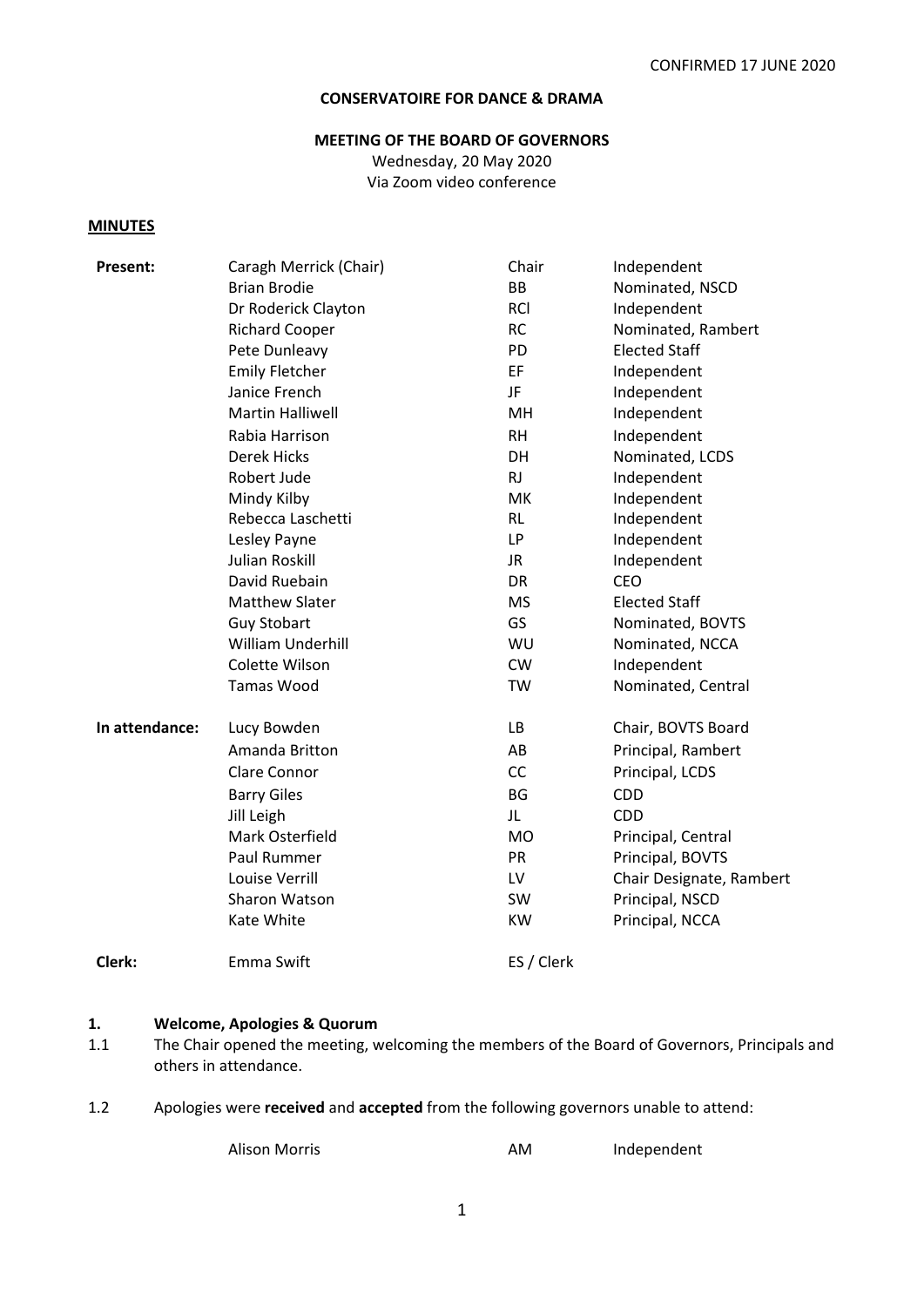1.2.1 It was **noted** that the Student Governor had not been able to attend the last two meetings and the Chair reiterated the importance of the student voice at Board level. It was noted that the Academic Registrar had been in contact with the Student Governor regarding student communications relating to Covid-19.

#### **Action: CDD SMT to follow up with the Student Governor.**

1.3 It was **acknowledged** that the meeting was quorate. The meeting proceeded to business.

#### **2. Declarations of Interest**

- 2.1 The Chair drew attention to CDD's Conflicts of Interest policy and asked all voting governors to be aware of their obligations under this policy.
- 2.1.1 It was acknowledged that the legal status of Nominated Governors was complicated as a trustee of both their school and of CDD. A concern was raised that Nominated Governors should be viewed as having a conflict by note of their position.
- 2.1.2 It was noted that the Articles gave provision for a conflict to be authorised by the Board. **Action: ES to circulate the Conflicts of Interest Policy to all Board members.**
- 2.2 There were no interests declared.

#### **3. Minutes of the Previous Meeting**

3.1 The minutes of the meeting of the Board of Governors held on 25 March 2020 (**BG20/14**) were **confirmed** as a fair and accurate record of the meeting.

#### **4. Matters Arising from the Minutes**

- 4.1 Matters arising from the minutes of the previous meeting (**BG20/15**) were **reviewed**.
- 4.1.1 All matters arising had been resolved or were covered on the agenda.

#### **5. Report of the Chair** *[part redacted]*

- 5.1 An oral report from the Chair was **received**.
- 5.1.1 CM noted that she had arranged for governors to receive the WonkHE newsletter which contained weekly news from the HE sector.
- 5.1.2 CM noted that the primary concerns facing CDD and the sector regarding Covid-19 were the reopening of campuses and planning effectively for next year's recruitment. The majority of HEPs were currently planning for an autumn term opening primarily for research but the situation was changing almost daily. CDD faced greater challenges in terms of online teaching delivery due to the intensive requirements of conservatoire training. Unknown elements such as the restrictions on international students for travel would impact on the ability to plan effectively for next year's recruitment.
- 5.1.3 OfS had restricted increases in home student numbers for 2020-21 to 5% of the HEP's internal target. OfS had introduced a new condition with powers backdated to 11 March (the start date of the pandemic as proclaimed by WHO) which included fines for institutions which breached these student number controls.
- 5.1.4 CM reported that CDD had brought in business recovery and HR support but might also need to bring in additional support for schools around the complex issues of reopening campuses and encouraged CEC to explore these options.
- 5.1.5 CM reported that OfS had requested a phone call with the CEO which was scheduled for Friday 29 May. OfS were reaching out to the sector as a whole and the purpose of the meeting was to discuss teaching arrangements and the financial sustainability of CDD.
- 5.1.5.1 It was noted that it was unlikely any school-specific issues would be raised with OfS, however in this event these would be discussed with the school in question in advance of the meeting.
- 5.1.6 CM acknowledged the positive news of CDD's ISTA allocation for 2020-21 but noted the upcoming review of funding for 2021-22 meant funding remained uncertain beyond the next academic year.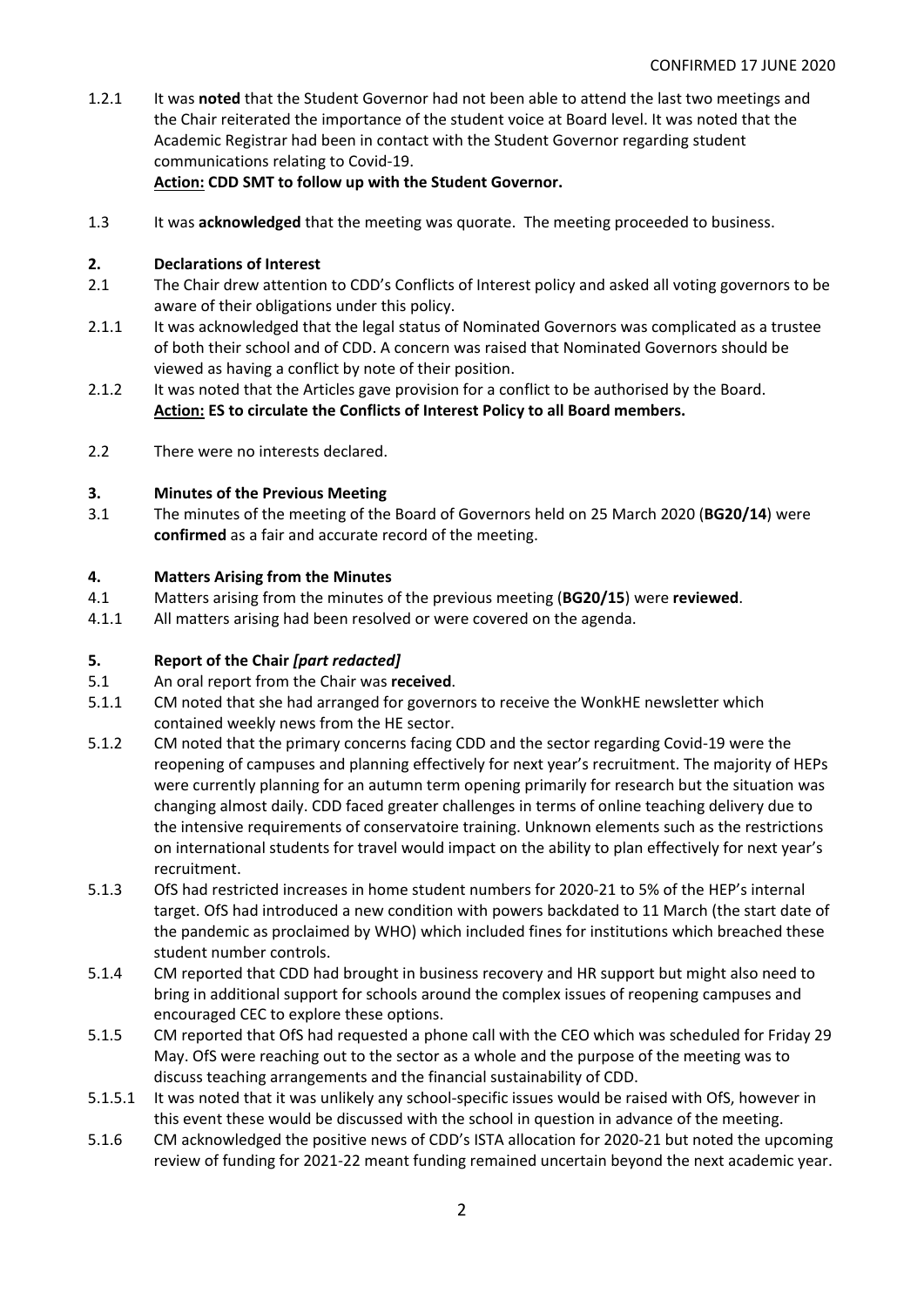OfS had indicated that any additional funding for the sector would be for research, which CDD did not currently access. CDD was currently funded through a proportion of ISTA for teaching.

- 5.1.7 CM noted the school Chairs would be meeting to discuss the new proposals from LCDS on the OFA and also to consider issues around financial sustainability and going concern which were now accelerated by the coronavirus crisis.
- 5.1.8 DH agreed on the emphasis for thinking ahead to September and onwards and noted this should appear in the risk register. CM noted she was working with DR to evolve the risk register and ensure more regular review.
- 5.1.9 DH noted that additional ISTA for the schools could support delivery to students in addressing the additional challenges of reopening in the autumn. GS acknowledged the tension in agreeing the allocation of ISTA for schools and stated it would be hugely helpful to set out the process and timetable over which this will be considered. Schools were rightly focussed on cashflow at the moment and an increased ISTA allocation would aid with this. CM confirmed the CDD budget would be approved by the Board but noted the intention was to distribute as much money as possible to schools, while taking into account CDD's obligations under the Student Protection Plan. DR confirmed that the budget would be considered by FDs and CEC before going to Finance Committee and the Board for approval.
- 5.1.10 GS noted the importance of considering the financial position of CDD formally at each meeting. CM confirmed the Board would receive a regular financial pack going forward.
- 5.1.11 MH queried the impact of the student number cap for CDD, given that in many cases students were choosing to defer their studies. JL noted that the schools would not be able to increase numbers drastically in any event given the limits of space capacity to deliver intensive conservatoire training.
- 5.1.12 CM recognised the deeply stressful situation faced by the schools and CDD in the circumstances and acknowledged the enormous amount of work undertaken by all parties to address these challenges.

## **6. Report of the Chief Executive Officer** *[part redacted]*

- 6.1 A report from the Chief Executive Officer on developments at CDD since the last meeting of the Board of Governors (**BG20/16**) was **received**.
- 6.1.2 DR emphasised CM's acknowledgement of the stresses and strains on colleagues arising from the unprecedented situation.

## 6.1.3 *[redacted]*

- 6.1.4 DR noted CDD would be looking at where extra support could be provided to the schools, for example, a collective package relating to testing for Covid-19.
- 6.1.5 DR confirmed that two candidates had been shortlisted for the role of Director of Business Development. GS requested circulation of the job specification to understand the support intended and how this role might best be used in the future.

## **Action: ES to circulate job specification for Director of Business Development.**

- 6.16 DR confirmed that consultant Chris Simpson would be providing business recovery support to DR and BG and the schools on a short term basis on a range of issues arising from the coronavirus crisis.
- 6.2. CDD's funding allocation from Office for Students for 2020-21 (**BG20/17**) and (**BG20/17a**) was **noted**.

## **7. Update on Covid-19** *[part redacted]*

- 7.1 An update on the work of the Coronavirus Response Team (**BG20-18**) was **received**.
- 7.1.1 CM invited further comment from the Principals and staff governors on developments relating to Covid-19.
- 7.1.2 JR queried whether the agreed scenarios for forecasting would factor in differences to home students as well as international students.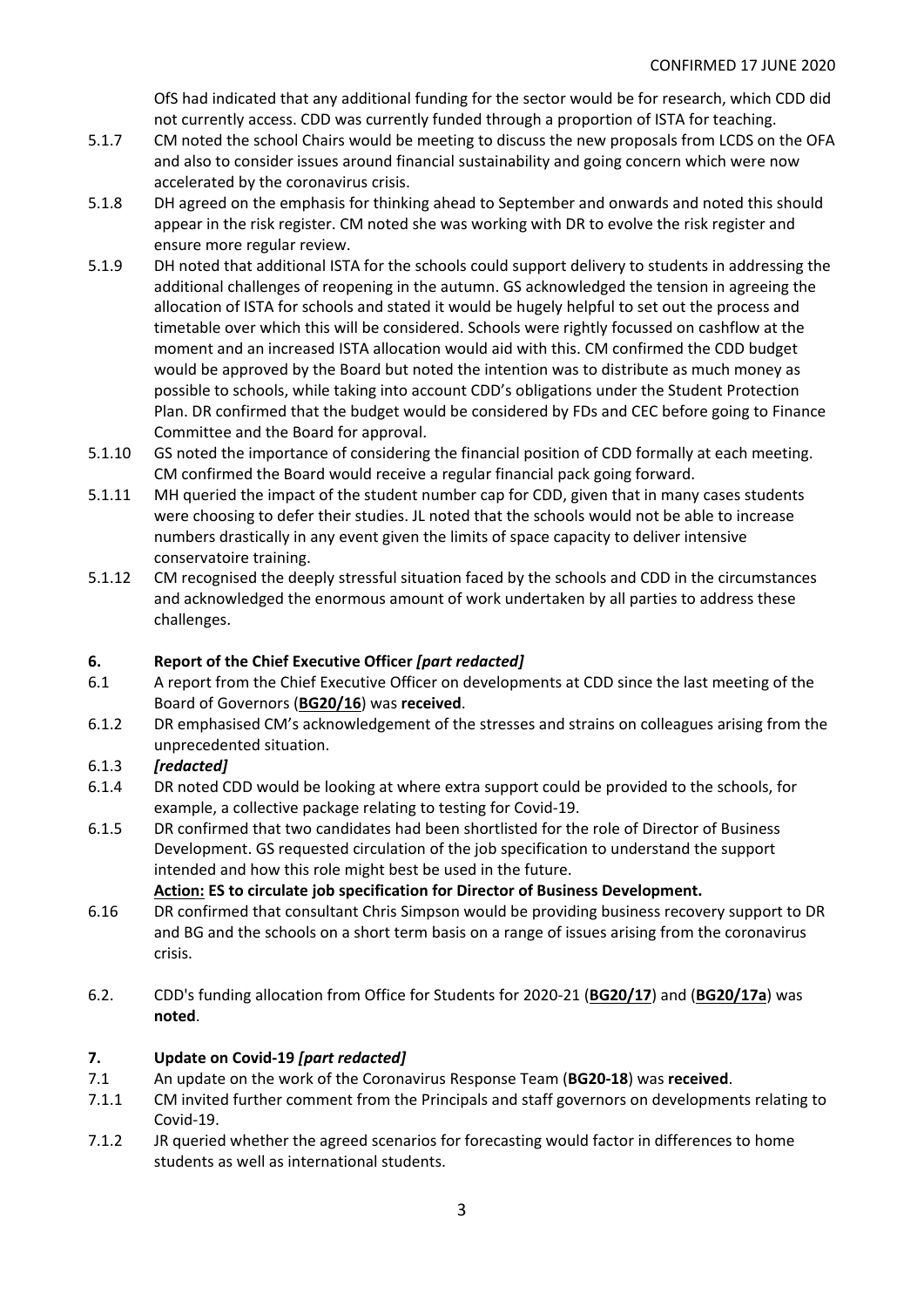- 7.1.3 Principals gave updates on the status of student recruitment and applications. NCCA had seen a reduction in international and EU applications for first years and there were concerns over progression for returning second and third years. Central's international intake was largely Japanese and the school was working closely with an agency and on contingency plans for term 1 in the event of a travel ban. Rambert applications were holding steady with students from 18 countries across the year groups, some movement was anticipated but there was no sign of change yet. LCDS international and EU numbers looked steady on paper but CC anticipated change ahead of the autumn. BOVTS applications had increased by 7%. There had been a small number of withdrawals but the main concern was travel restrictions for the international intake from North America.
- 7.1.4 CM extended a warm welcome to SW who had commenced in the role of Principal of NSCD the previous week. SW reported that the leadership team had been exceptional in their support. Recruitment was holding steady with no indication of drop off at present but the school was awaiting responses to final offers.
- 7.1.5 CM confirmed that most recruitment groups in the sector believed students were currently hedging options and a clearer picture would emerge in August/September.
- 7.1.6 There was discussion of the paper on progress on templated information for school cash flow planning (**BG20/23** and **BG20/23a**).
- 7.1.7 PD noted the challenges facing graduating students this year and queried whether CDD could offer support for this cohort. CM noted CDD was considering options for a student hardship fund and commended CEC to consider graduate support as part of its budget discussions.
- 7.1.8 JF queried the responsibility of CDD as the HEP with regards to guaranteeing the safety of returning students when they return and how CDD could support the schools around health and safety and operational planning for reopening. CM confirmed that under OfS CDD had an obligation to assure the safety of all students. DR confirmed this obligation was largely met by the day to day activities of the schools; CEC had focused on finance so far in meeting the crisis but could consider this area on a future agenda.
- 7.1.8.1 It was noted that this work was already in progress at school level and any coordination would need to happen quickly. Information had been shared from One Dance UK and German dance schools; the challenges facing the dance sector aligned most closely with elite sport. Central support on estate management and planning would be valued however there was no one with estate management expertise in the CDD team.
- 7.1.8.2 It was noted that these issues relating to the autumn return reopening should be included on the risk register.

## **Action: Issues relating to premises reopening to be added to Risk Register.**

- 7.1.8.3 It was noted that CDD and schools had a requirement to publish exactly what their offer was under consumer law.
- 7.1.8.4 There was a request for CDD to distil the key guidance schools should be observing. JL confirmed her team could engage in this and could provide this facility for any other areas of information where collation was required. JL had also offered to facilitate groups around IT and learning and teaching.
- 7.1.8.5 The risk of duplicating efforts amidst scarce resources was acknowledged. DR noted that the Members Agreement provided for Principals to take thematic leads and there could be an opportunity to use this with support from the CDD team.

#### **Action: DR to liaise with Principals regarding potential areas of support and coordination with regards to health & safety and estates.**

7.1.9 PD raised a concern that CDD could have been more proactive in engaging with schools during the crisis. DR confirmed CDD was in communication with schools through a variety of fora including CEC and the quality assurance team. DR asked PD to let the team know of any further practical areas where CDD could facilitate.

## **8. Operating & Financial Agreement**

8.1 An update from the CEO on progress with the Operating & Financial Agreement was **received**.